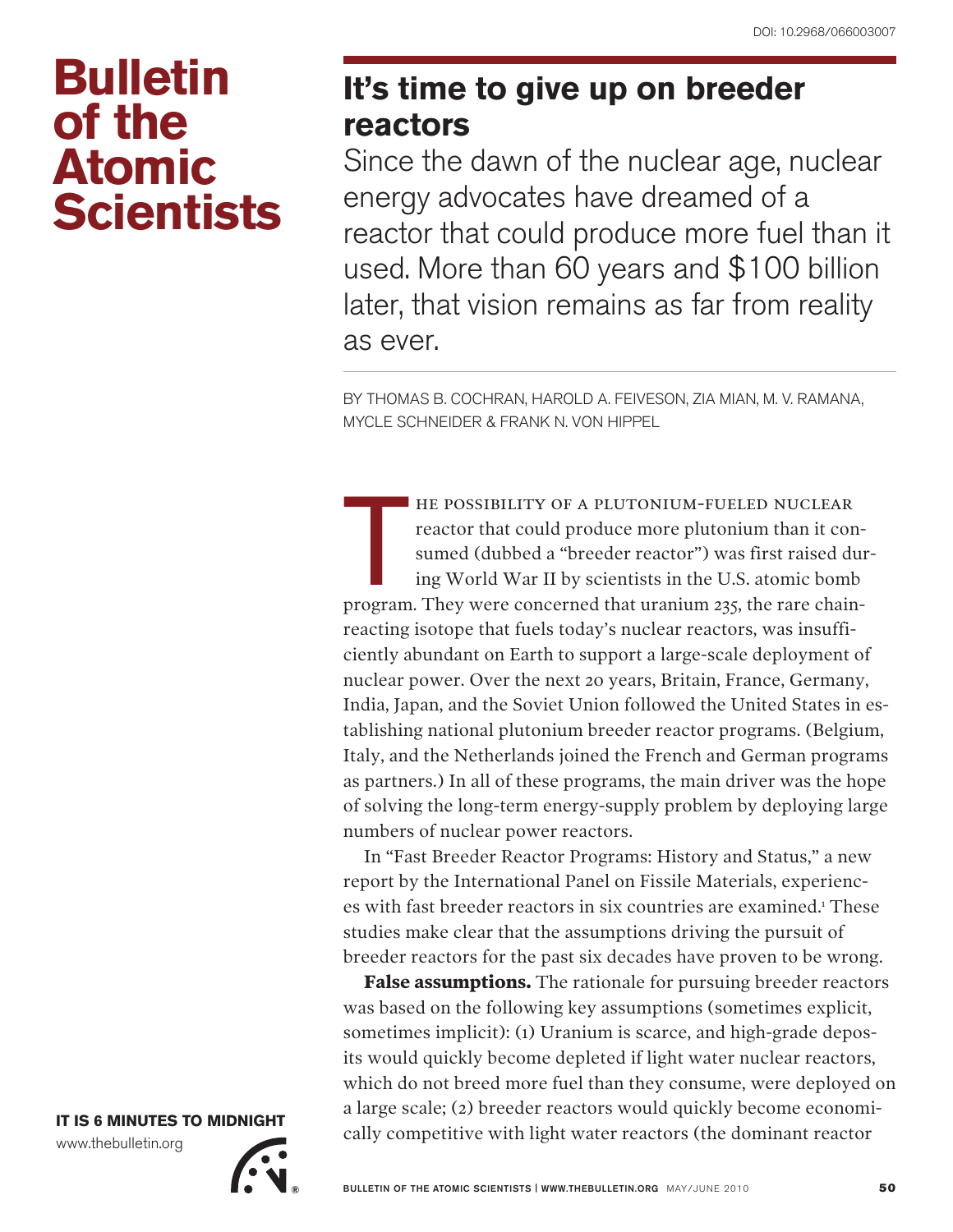design used today); (3) breeder reactors could be as safe and reliable as light water reactors; and  $(4)$  the proliferation risks posed by breeders and their "closed" fuel cycle, in which plutonium would be recycled, could be managed.

These assumptions, however, all proved to be wrong.

**Uranium is cheap and abundant.** The Nuclear Energy Agency's *Uranium 2007: Resources, Production, and Demand* report popularly known as the Red Book—found that known global conventional resources of uranium recoverable for less than \$130 per kilogram amounted to approximately 5.5 million tons and estimated that, with further exploration, an additional 7.6 million tons would be discovered in the same cost range. (Historically, the spot price of uranium has always been less than \$100 per kilogram, except for a period in the late 1970s and around 2007.)

In 2007, uranium demand for the global fleet of nuclear power reactors was 67,000 metric tons—approximately 180 tons per gigawatt of generating capacity per year. The International Atomic Energy Agency (IAEA) projects that demand for uranium could increase to between 94,000 and 122,000 tons per year by 2030 as part of an assumed global increase in nuclear energy capacity.2 Thus, at the highest rate of consumption projected for 2030, estimated global uranium resources would last for about 100 years. But even this projection is most likely conservative.

Plausible estimates of geological abundance predict that the amount of uranium recoverable at up to \$130 per kilogram is virtually certain to be far greater than the numbers reported in the Red Book. Furthermore, unlike the situation with oil- or gas-fueled power plants, the cost of uranium fuel could increase greatly without having a serious impact on the cost of nuclear power. At \$130 per kilogram, the cost of uranium contributes only one-third of a penny to the cost of a kilowatt-hour, which is less than 5 percent of the cost of electricity produced by a new light water reactor.3

**Breeder reactors are costly to build and operate.** About \$100 billion (in 2007 dollars) has been spent worldwide on breeder reactor research and development and on demonstration breeder reactor projects. Yet none of these efforts has produced a reactor that is economically competitive with a conventional light water reactor. The capital costs per kilowatt of generating capacity of demonstration liquid sodium-cooled fast reactors have typically been more than twice those of water cooled reactors of comparable capacity. Although it could be expected that once in production this cost ratio would decline, today few, if any, experts argue that breeder reactor capital costs could be less than 25 percent higher than that of similarly sized water cooled reactors.4

Detailed economic comparisons of light water and breeder reac-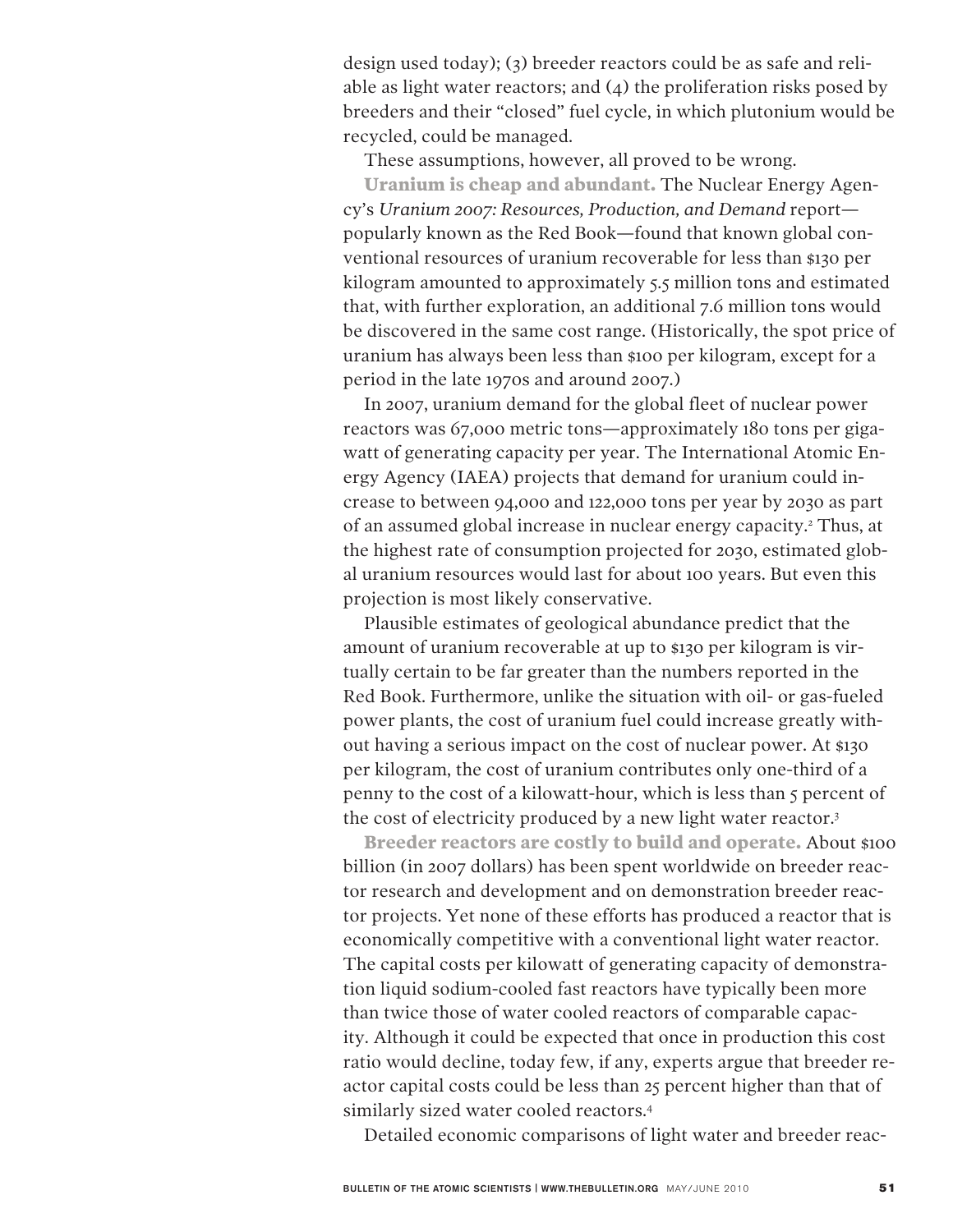tors show that light water reactors operating on a "once-through" fuel cycle (i.e., with spent fuel stored or disposed of in a deep geological repository) would be far less expensive than plutonium breeder reactors under a wide range of assumptions.<sup>5</sup>

**Fast neutron reactors have special safety problems.** Pluto-

If the core of a breeder reactor heats up to the point of collapse and suffers a meltdown, the fuel can assume a more critical configuration and blow itself apart in a small nuclear explosion.

nium breeder reactors require fast neutrons if they are to breed more plutonium than they consume. They therefore cannot use water as a coolant since neutrons are slowed down dramatically by collisions with the light nuclei of hydrogen in water. To date, the coolant that has been used in all demonstration breeder reactors is liquid sodium.

Although sodium has some safety advantages, it also has serious drawbacks. The most serious: It reacts violently with water and burns if exposed to air. The

steam generators used in fast reactor systems, in which molten sodium and high-pressure water are separated by thin metal pipes, have proven to be one of its most troublesome features. Any leak results in a reaction that can rupture the tubes and lead to a major sodium-water fire.

A large fraction of the liquid sodium-cooled reactors that have been built have been shut down for long periods by such fires. A notable exception is Russia's BN-600 reactor, which has had a respectable operating record despite 14 sodium fires between 1980 and 1997. The reactor continued to operate throughout that time because its steam generators were located in separate bunkers to contain sodium-water fires and an extra steam generator was included so the reactor could continue to operate while a fire-damaged steam generator was repaired. Sodium leaks from pipes into the surrounding air also have resulted in serious fires. Japan's Monju prototype fast reactor experienced a major sodium-air fire in 1995. The reactor may restart this year after 15 years of being off-line.

Sodium creates other problems as well. When it absorbs a neutron, it turns into sodium 24, a gamma-emitting radioactive isotope. Thus, the sodium that cools the core becomes intensely radioactive. To ensure that a steam generator fire does not disperse radioactive sodium, reactor designers insert an intermediate sodium loop in which heat generated from the reactor is transferred to non-radioactive sodium through a sodium-sodium heat exchanger. The nonradioactive sodium delivers heat to the steam generators that then generate electricity. The extra sodium loops and associated pumps contribute to the higher capital costs of breeder reactors.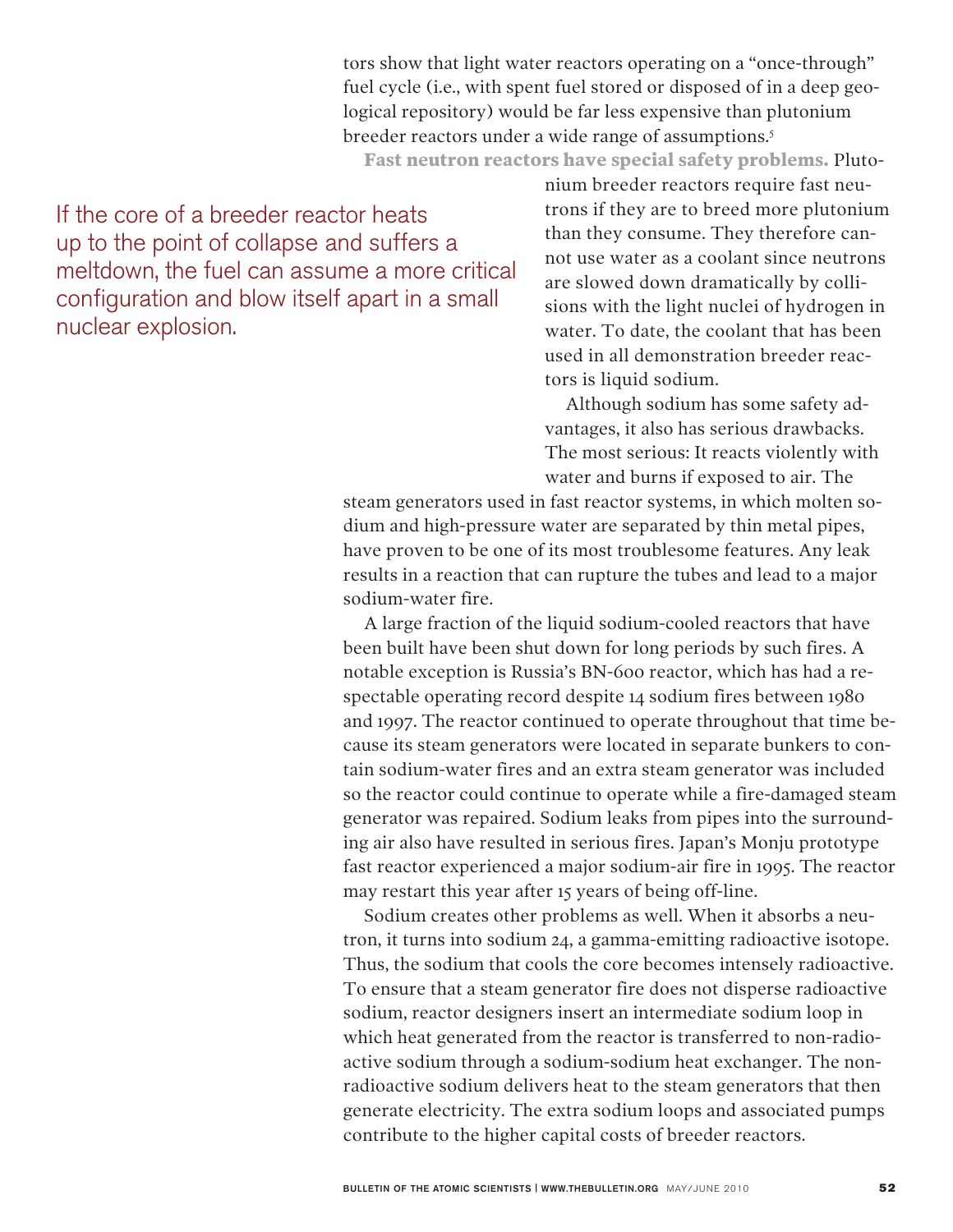Finally, unlike water cooled reactors that cease functioning if they lose their coolant (a vital safety feature), fast neutron reactors can actually become more reactive in cases where sodium coolant is lost. Furthermore, if the core heats up to the point of collapse and suffers a meltdown, the fuel can assume a more critical configuration and blow itself apart in a small nuclear explosion. Whether such an explosion could release enough energy to rupture reactor containment and cause a Chernobyl-scale release of radioactivity into the environment is the subject of major concern and debate. These fears convinced Germany to scrap its roughly \$4 billion Kalkar demonstration fast breeder reactor and sell it for \$3.3 million to an amusement park operator.6

**Sodium cooled breeder reactors have severe reliability problems.** The necessity of keeping air from coming into contact with the sodium coolant makes refueling and repairing fast reactors much more difficult and time-consuming than for water cooled reactors. The fuel has to be removed in an atmosphere free of oxygen, the sodium drained, and the entire system flushed carefully to remove residual sodium without causing an explosion. Such headaches have contributed to many fast reactors sitting idle a large fraction of the time. France's defunct Superphénix, the world's only commercial-sized breeder reactor, generated on average less than 7 percent of its capacity over its nominal operating lifetime. Japan's Monju and Britain's Dounreay prototype fast reactors and the U.S. Enrico Fermi 1 demonstration breeder reactor had similar records. Russia's BN-600 has managed to maintain a respectable capacity factor (the percent of time it runs at full power), but only because of the willingness of its operators to keep it running despite multiple sodium fires.

**Fast reactors and their fuel cycles pose serious proliferation risks.** All reactors make plutonium in their fuel, but breeder reactors require that this plutonium be separated from the ferociously radioactive fission products in spent fuel and reused. The separation process, so-called reprocessing, also makes the plutonium more accessible to aspiring nuclear weapon makers.

This concern is not just theoretical. India justified its reprocessing program by citing an interest in breeder reactors, but in 1974, it used its first batch of separated plutonium to carry out a "peaceful nuclear explosion." This led the United States to rethink its promotion of plutonium as the fuel of the future. France used its Phénix prototype breeder reactor, starting in the late 1970s, to make weapon-grade plutonium. Decades of plutonium separation for planned breeder reactor-based nuclear energy programs have produced approximately 250 tons of stockpiled weapons-usable plutonium, enough to make more than 30,000 nuclear bombs.7

The George W. Bush administration proposed a program to make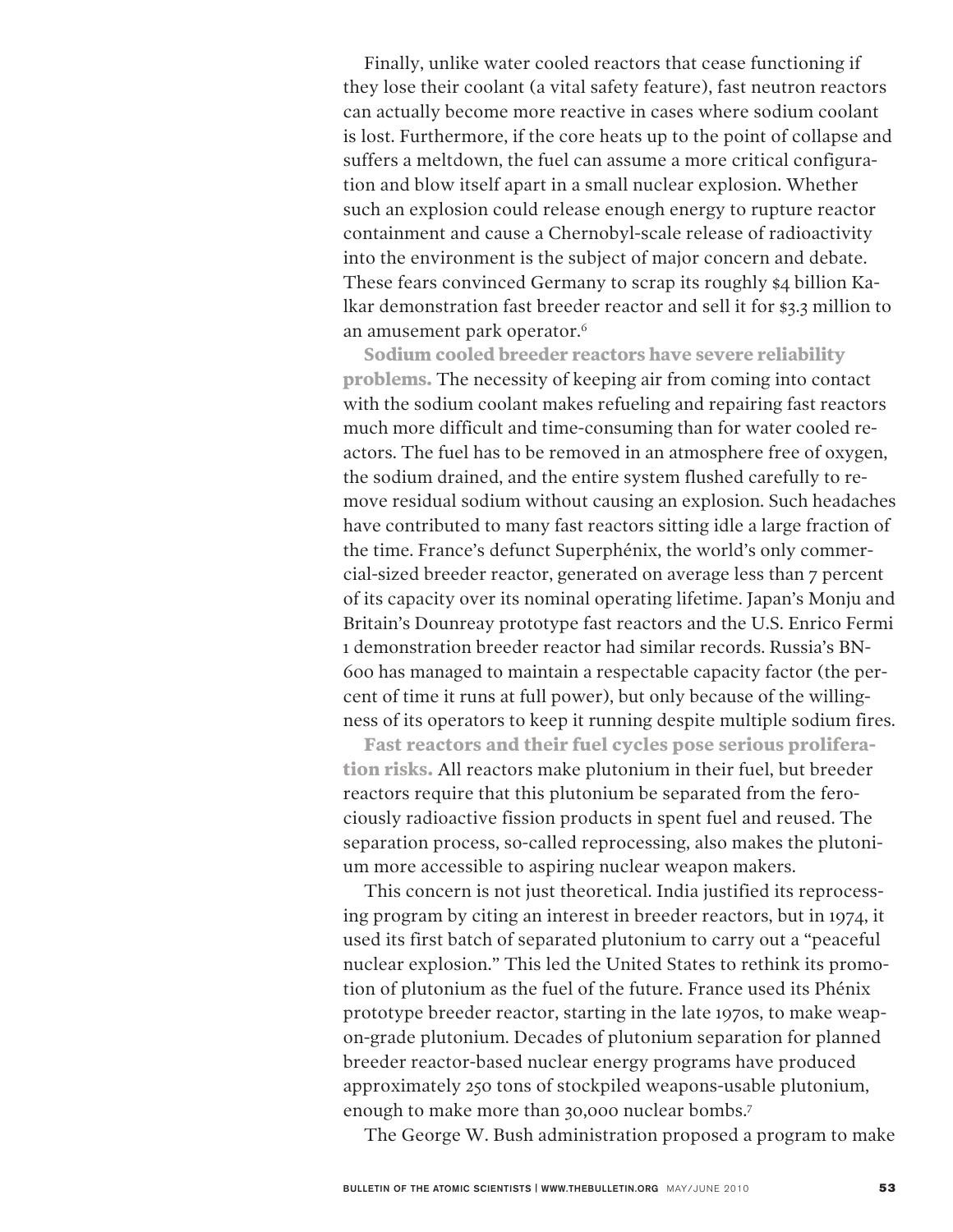reprocessing more "proliferation resistant" by leaving some neptunium, americium, and curium mixed with the plutonium. Even if this were done, however, the gamma radiation emitted by the mixture would still be one hundred times less than what the IAEA considers sufficient to protect against theft and thousands of times less

The persistence of breeder programs in Russia, India, and China is testimony to the ability of their nuclear establishments to tap into national treasuries despite the fact that breeders will not be able to compete with light water reactors for the foreseeable future.

than the radiation protecting plutonium when it is in spent fuel.

**Future prospects for breeders.** After six decades and the expenditure of the equivalent of about \$100 billion, the promise of breeder reactors remains largely unfulfilled. Britain, Germany, and the United States have abandoned their breeder reactor development programs. Despite the arguments by France's nuclear conglomerate AREVA that fast reactors will ultimately fission the increasingly large stockpile of plutonium in France's spent fuel,

the country has no operating fast reactors. Superphénix was shut down in 1996 and Phénix in 2009. No replacement breeder reactor is planned for at least a decade.

In Japan, there are plans for a new demonstration reactor by 2025 and commercialization of breeder reactors after 2050, but there is reason to doubt these projections. The Japanese government is not willing to kill its breeder program entirely, because, as in France, the breeder is still the ultimate justification for shipping spent fuel from individual reactors to a central reprocessing site. For decades, however, Tokyo has been reducing funding for its breeder program and shifting commercialization further and further into the future.

Russia and India are building demonstration breeder reactors, and China is considering buying two such reactors from Russia. The persistence of breeder programs in these countries is testimony to the ability of their nuclear establishments to tap into national treasuries despite the fact that breeders will not be able to compete with light water reactors for the foreseeable future. In India, the breeder also is justified by its ability to greatly expand the rate of India's production of weapon-grade plutonium. Successful negotiation at the U.N. Conference on Disarmament of the Fissile Material Cutoff Treaty, which would ban the production of fissile materials for weapons, could foster a new debate in India about the value of pursuing breeder reactors.

In the United States, during the Bush administration, fast reactors returned to the agenda reconfigured as "burner" reactors to fission plutonium and other transuranic isotopes (e.g., americium, neptunium, and curium) that are accumulating in U.S. spent fuel.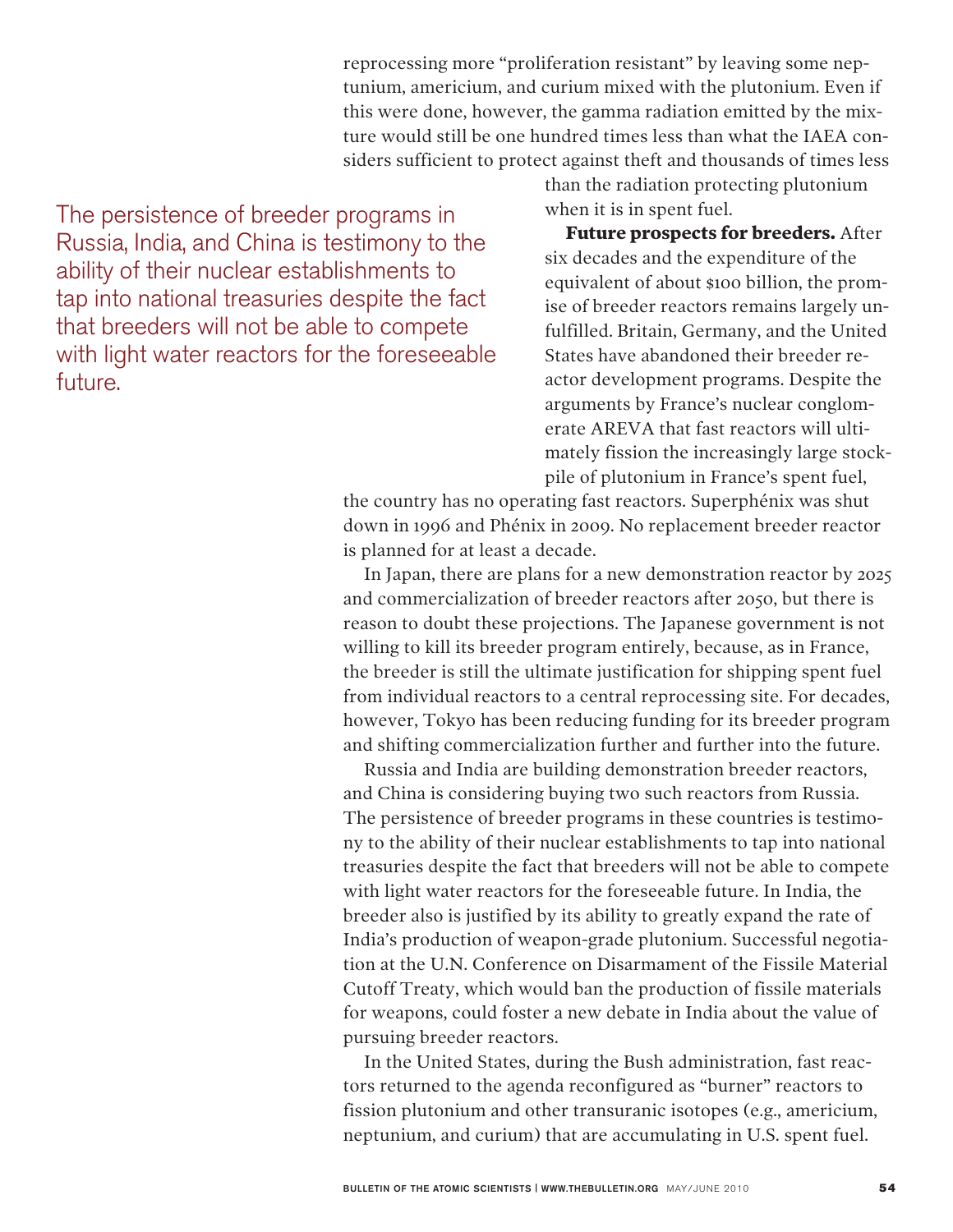Theoretically, the fast neutrons in sodium cooled reactors would indeed be more effective at fissioning this material than the slow neutrons in water cooled reactors. But in 1996, a massive National Academy of Sciences assessment commissioned by the Energy Department concluded that such an effort would have high costs and marginal benefits and would take hundreds of years to greatly reduce the global inventory of transuranic isotopes. President Barack Obama and the Democratic majority in Congress share this skepticism and have proposed a new research and development program to investigate alternative strategies for managing U.S. spent fuel.

The breeder reactor dream is not dead, but it has receded far into the future. In the 1970s, breeder advocates were predicting that the world would have thousands of breeder reactors operating this decade. Today, they are predicting commercialization by approximately 2050. In the meantime, the world has to deal with the hundreds of tons of separated weapons-usable plutonium that are the legacy of the breeder dream and more being separated each year by Britain, France, India, Japan, and Russia.

In 1956, U.S. Navy Admiral Hyman Rickover summarized his experience with a sodium cooled reactor that powered early U.S. nuclear submarines by saying that such reactors are "expensive to build, complex to operate, susceptible to prolonged shutdown as a result of even minor malfunctions, and difficult and time-consuming to repair." More than 50 years later, this summary remains apt. ■

*Thomas B. Cochran is a senior scientist at the Natural Resources Defense Council's Nuclear Program. Harold A. Feiveson is a senior research scientist at Princeton University's Program on Science and Global Security. Zia Mian directs the Project for Peace and Security in South Asia at Princeton University's Program on Science and Global Security. M. V. Ramana is a visiting research scholar at Princeton University's Program in Science, Technology, and Environmental Policy and the Program on Science and Global Security. Mycle Schneider is an independent energy consultant and produces the "World Nuclear Industry Status Report." Frank N. von Hippel is professor of public and international affairs at Princeton University and co-chair of the International Panel on Fissile Materials.*

## **NOTES**

1. Thomas B. Cochran, Harold A. Feiveson, Walt Patterson, Gennadi Pshakin, M.V. Ramana, Mycle Schneider, Tatsujiro Suzuki, and Frank von Hippel, "Fast Breeder Reactor Programs: History and Status," International Panel on Fissile Materials (IPFM) Research Report no. 8, February 2010. Available at http://www. ipfmlibrary.org/rr08.pdf.

2. These projections were discussed in Mycle Schneider, Steve Thomas, Antony